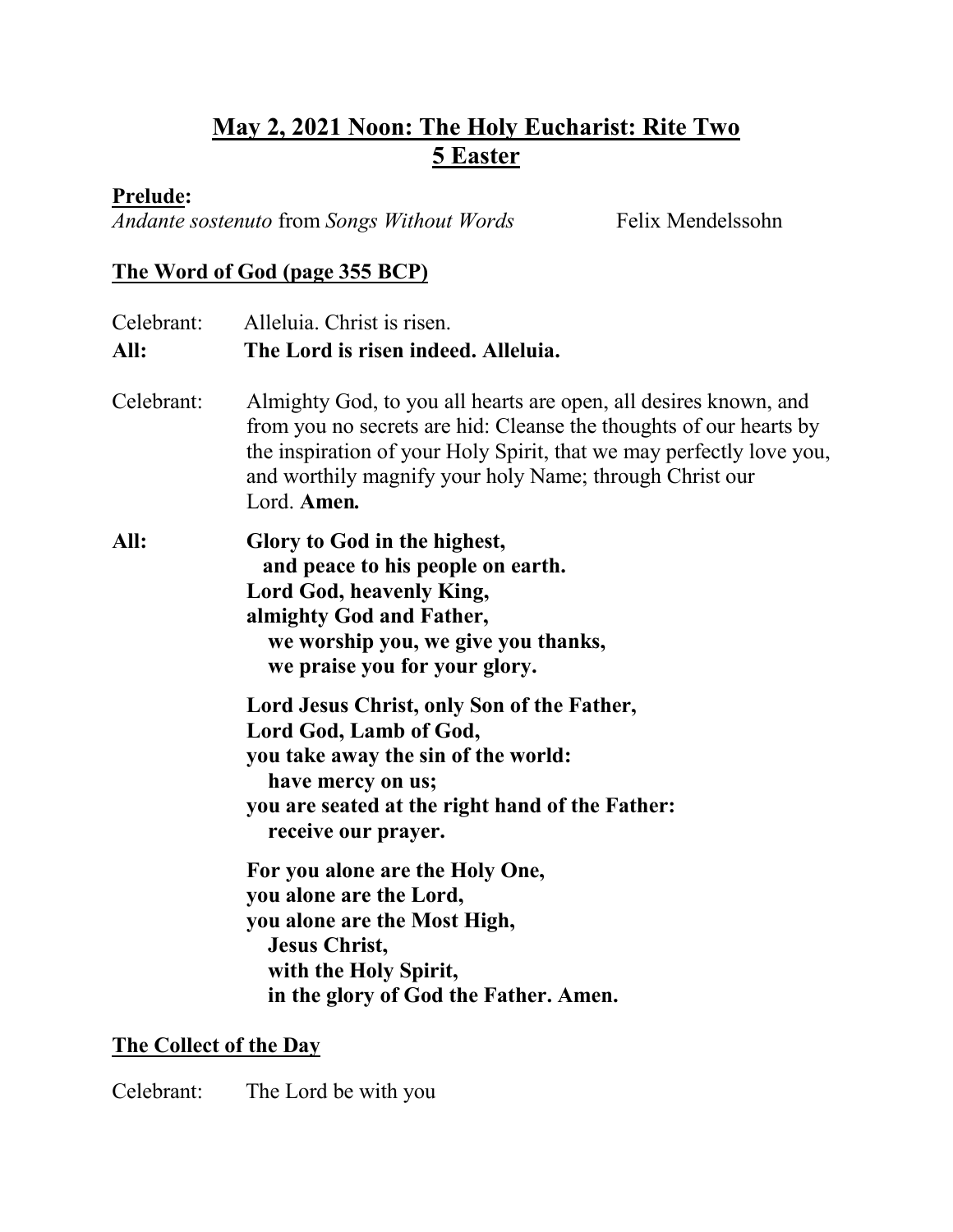| All:       | And also with you     |
|------------|-----------------------|
| Celebrant: | Let us pray together. |

Almighty God, whom truly to know is everlasting life: Grant us so perfectly to know your Son Jesus Christ to be the way, the truth, and the life, that we may steadfastly follow his steps in the way that leads to eternal life; through Jesus Christ your Son our Lord, who lives and reigns with you, in the unity of the Holy Spirit, one God, for ever and ever. *Amen.*

### **The First Lesson: Acts 8:26-40**

Reader: A Reading from Acts

An angel of the Lord said to Philip, "Get up and go toward the south to the road that goes down from Jerusalem to Gaza." (This is a wilderness road.) So he got up and went. Now there was an Ethiopian eunuch, a court official of the Candace, queen of the Ethiopians, in charge of her entire treasury. He had come to Jerusalem to worship and was returning home; seated in his chariot, he was reading the prophet Isaiah. Then the Spirit said to Philip, "Go over to this chariot and join it." So Philip ran up to it and heard him reading the prophet Isaiah. He asked, "Do you understand what you are reading?" He replied, "How can I, unless someone guides me?" And he invited Philip to get in and sit beside him. Now the passage of the scripture that he was reading was this:

"Like a sheep he was led to the slaughter, and like a lamb silent before its shearer, so he does not open his mouth. In his humiliation justice was denied him. Who can describe his generation? For his life is taken away from the earth."

The eunuch asked Philip, "About whom, may I ask you, does the prophet say this, about himself or about someone else?" Then Philip began to speak, and starting with this scripture, he proclaimed to him the good news about Jesus. As they were going along the road, they came to some water; and the eunuch said, "Look, here is water! What is to prevent me from being baptized?" He commanded the chariot to stop, and both of them, Philip and the eunuch, went down into the water, and Philip baptized him. When they came up out of the water, the Spirit of the Lord snatched Philip away; the eunuch saw him no more, and went on his way rejoicing. But Philip found himself at Azotus, and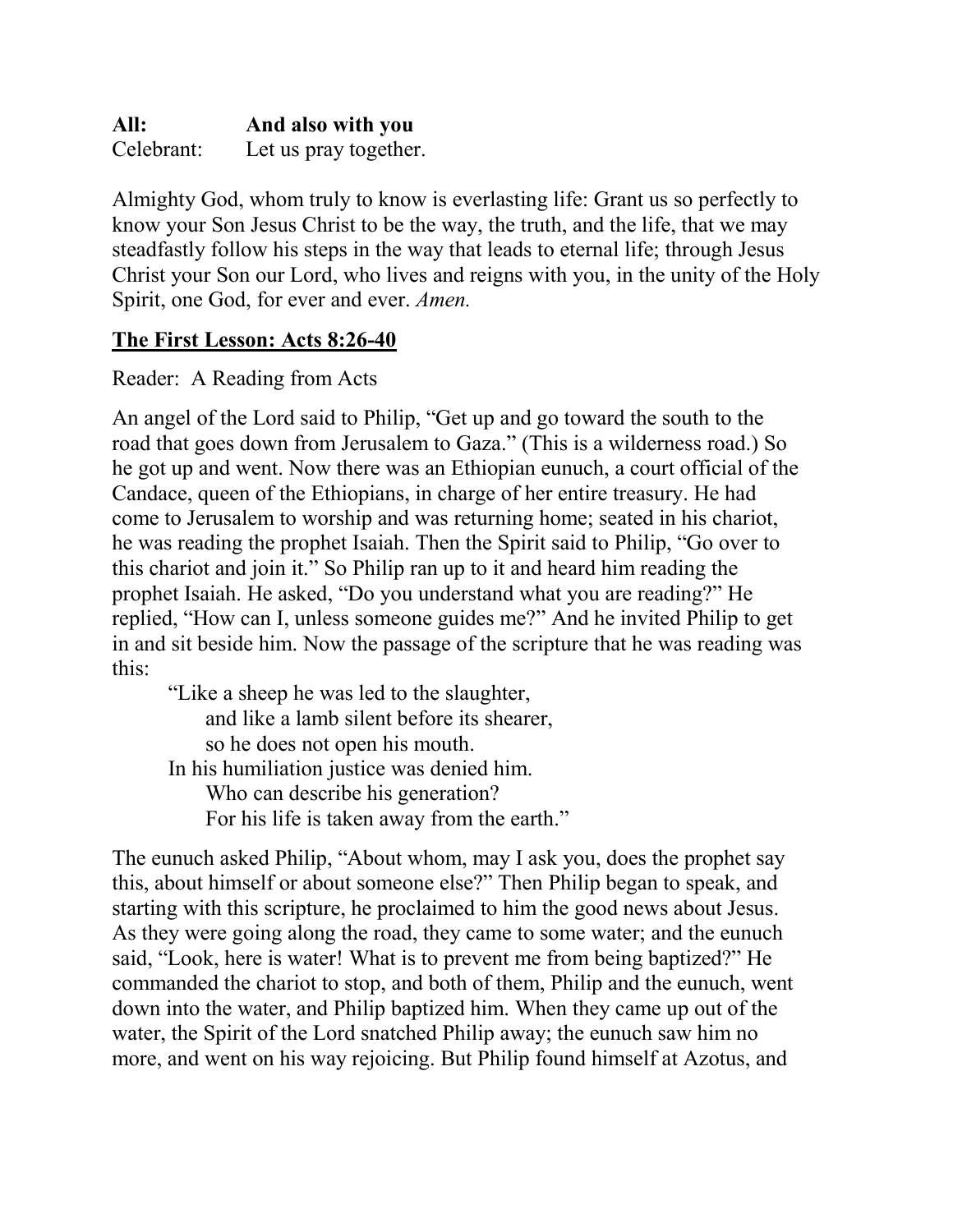as he was passing through the region, he proclaimed the good news to all the towns until he came to Caesarea.

Reader: Hear what the Spirit is saying to God's people. **All: Thanks be to God.**

## **The Psalm: 22:24-30** *(Said in unison)*

- 24 My praise is of him in the great assembly; \* I will perform my vows in the presence of those who worship him. 25 The poor shall eat and be satisfied, and those who seek the LORD shall praise him: \* "May your heart live for ever!" 26 All the ends of the earth shall remember and turn to the LORD, \* and all the families of the nations shall bow before him. 27 For kingship belongs to the LORD; \* he rules over the nations. 28 To him alone all who sleep in the earth bow down in worship; \* all who go down to the dust fall before him. 29 My soul shall live for him; my descendants shall serve him; \*
	- they shall be known as the LORD'S for ever.
	- 30 They shall come and make known to a people yet unborn \* the saving deeds that he has done.

## **The Second Reading: 1 John 4:17-21**

The Reader: A reading from First John

Beloved, let us love one another, because love is from God; everyone who loves is born of God and knows God. Whoever does not love does not know God, for God is love. God's love was revealed among us in this way: God sent his only Son into the world so that we might live through him. In this is love, not that we loved God but that he loved us and sent his Son to be the atoning sacrifice for our sins. Beloved, since God loved us so much, we also ought to love one another. No one has ever seen God; if we love one another, God lives in us, and his love is perfected in us.

By this we know that we abide in him and he in us, because he has given us of his Spirit. And we have seen and do testify that the Father has sent his Son as the Savior of the world. God abides in those who confess that Jesus is the Son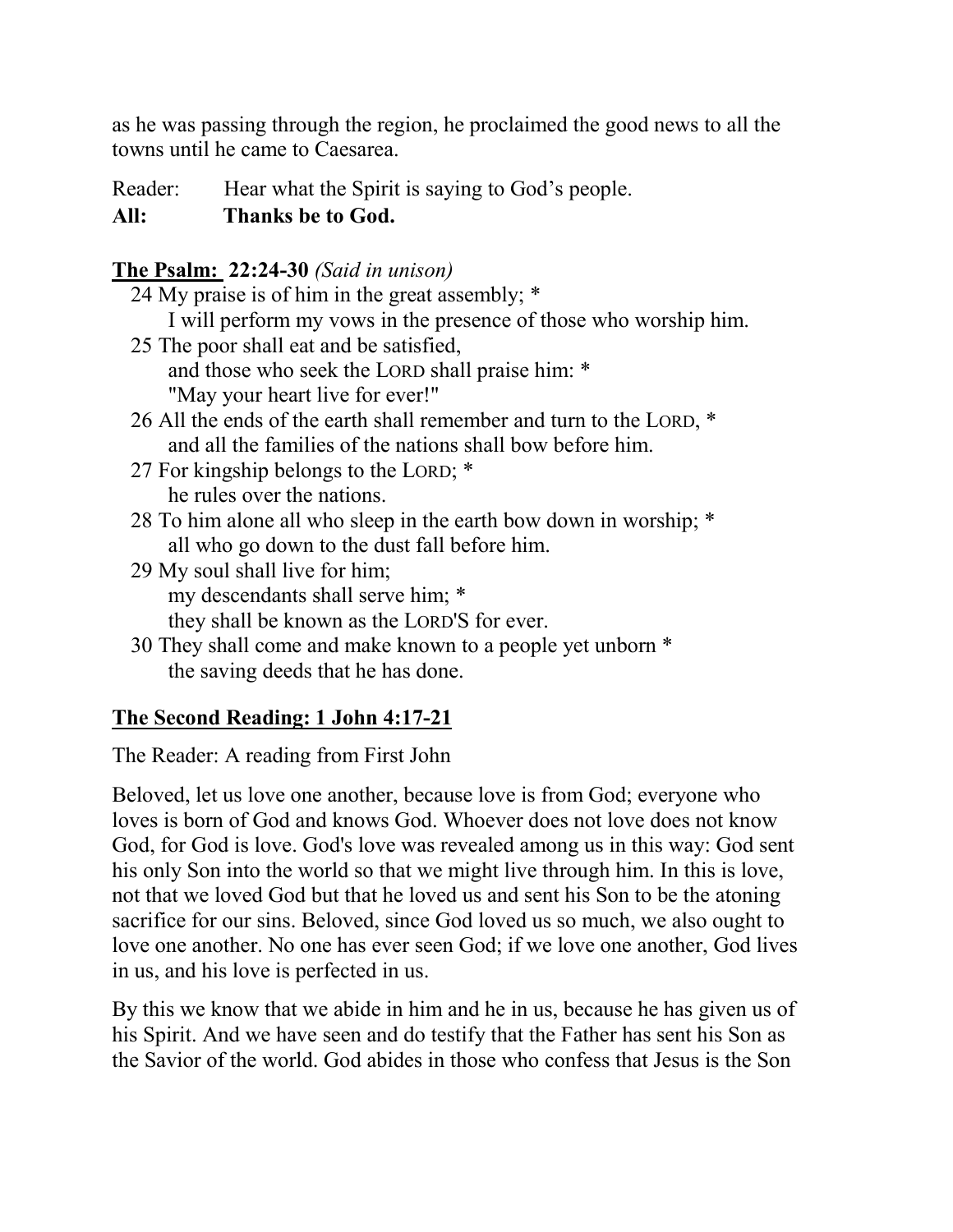of God, and they abide in God. So we have known and believe the love that God has for us.

God is love, and those who abide in love abide in God, and God abides in them. Love has been perfected among us in this: that we may have boldness on the day of judgment, because as he is, so are we in this world. There is no fear in love, but perfect love casts out fear; for fear has to do with punishment, and whoever fears has not reached perfection in love. We love because he first loved us. Those who say, "I love God," and hate their brothers or sisters, are liars; for those who do not love a brother or sister whom they have seen, cannot love God whom they have not seen. The commandment we have from him is this: those who love God must love their brothers and sisters also.

Reader: Hear what the Spirit is saying to God's people. **All: Thanks be to God.**

## **The Gospel: John 15:1-8**

Celebrant: The Holy Gospel of our Lord Jesus Christ according to John **All: Glory to you, Lord Christ.**

Jesus said to his disciples, "I am the true vine, and my Father is the vinegrower. He removes every branch in me that bears no fruit. Every branch that bears fruit he prunes to make it bear more fruit. You have already been cleansed by the word that I have spoken to you. Abide in me as I abide in you. Just as the branch cannot bear fruit by itself unless it abides in the vine, neither can you unless you abide in me. I am the vine, you are the branches. Those who abide in me and I in them bear much fruit, because apart from me you can do nothing. Whoever does not abide in me is thrown away like a branch and withers; such branches are gathered, thrown into the fire, and burned. If you abide in me, and my words abide in you, ask for whatever you wish, and it will be done for you. My Father is glorified by this, that you bear much fruit and become my disciples."

## Celebrant: The Gospel of the Lord. **All: Praise to you, Lord Christ.**

## **The Sermon**

*The Rev. Dr. Suzannah Rohman*

**The Nicene Creed (BCP p. 358)**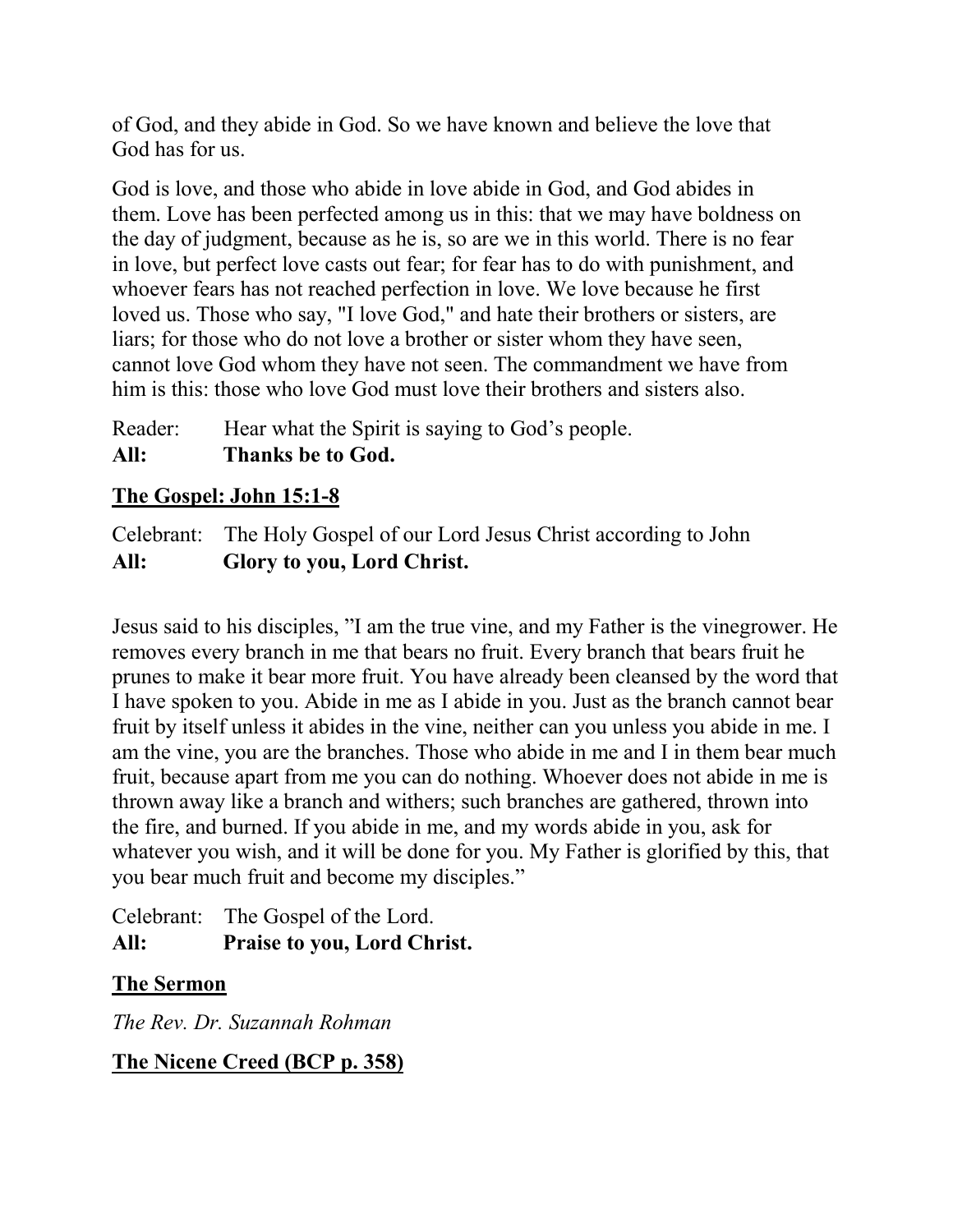**We believe in one God, the Father, the Almighty, maker of heaven and earth, of all that is, seen and unseen. We believe in one Lord, Jesus Christ, the only Son of God, eternally begotten of the Father, God from God, Light from Light, true God from true God, begotten, not made, of one Being with the Father. Through him all things were made. For us and for our salvation he came down from heaven: by the power of the Holy Spirit he became incarnate from the Virgin Mary, and was made man. For our sake he was crucified under Pontius Pilate; he suffered death and was buried. On the third day he rose again in accordance with the Scriptures; he ascended into heaven and is seated at the right hand of the Father. He will come again in glory to judge the living and the dead, and his kingdom will have no end. We believe in the Holy Spirit, the Lord, the giver of life, who proceeds from the Father and the Son. With the Father and the Son he is worshiped and glorified. He has spoken through the Prophets. We believe in one holy catholic and apostolic Church. We acknowledge one baptism for the forgiveness of sins. We look for the resurrection of the dead, and the life of the world to come. Amen.**

**The Prayers of the People** *(from Intercessions for the Christian People)*

Intercessor: Let us join through prayer with everything that lives. Let us acknowledge to God the one life we share, saying: O God, who makes us one, hear our prayer.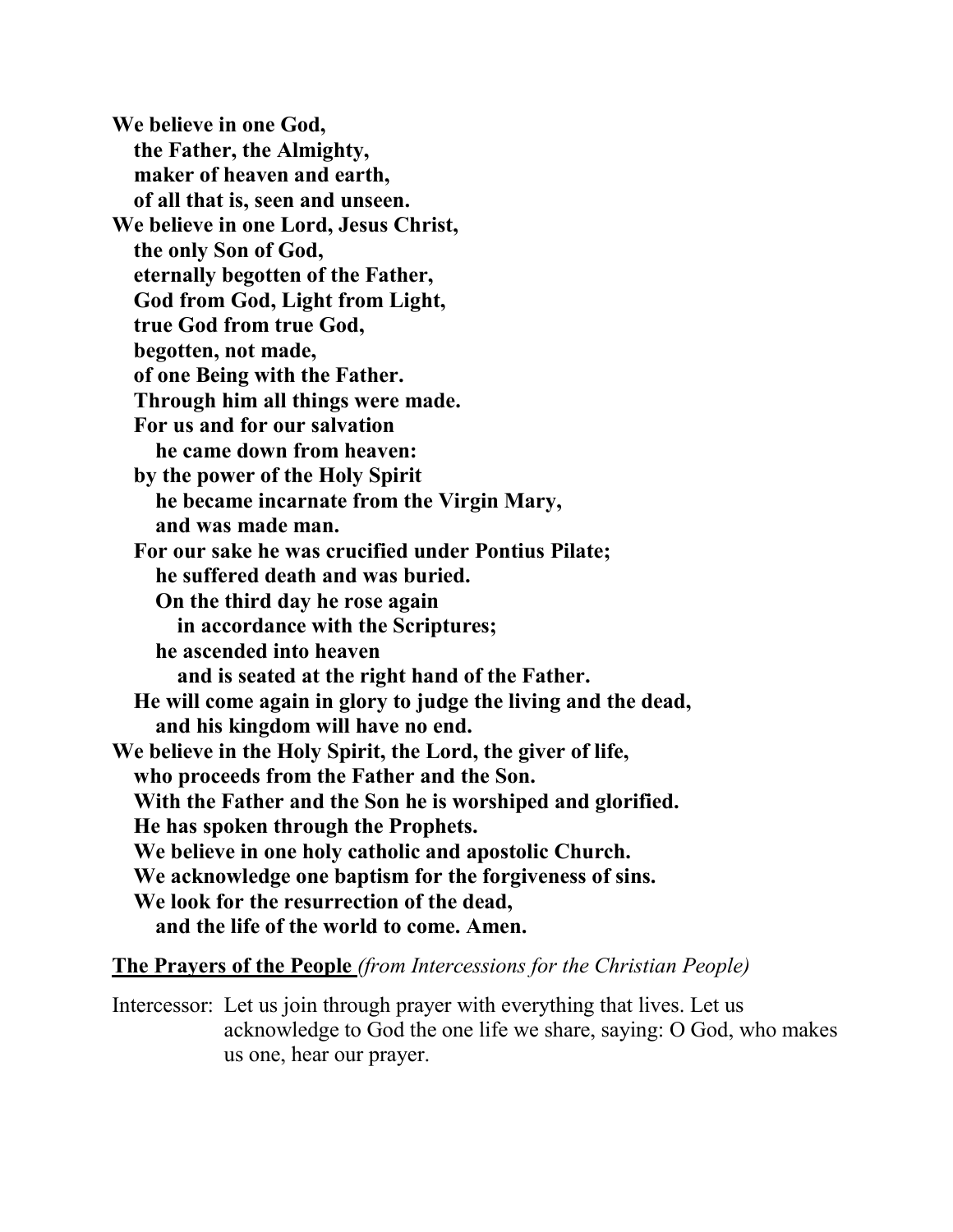Intercessor: O god, your Holy Spirit is alive in all the earth. Your Spirit that moved and shaped land and sea, trees and beasts still moves and shapes us into creation. Through Christ we know your one Holy Spirit, for you are God of all. That all the world may know your Spirit, we pray: O God, who makes us one,

**All: Hear our prayer.**

Intercessor: Open your world before our eyes, so that we see far and near. Show us newly what lives around us, over and behind and within. Give us the mind of Christ. O God, who makes us one,

**All: Hear our prayer.**

Intercessor: Bring us to one another, that we may hear and understand each other. Bring trust and sympathy between the peoples of the world. Make all nations one household with many rooms. O God, who makes us one,

### **All: Hear our prayer.**

Intercessor: Heal us who are sick. Cheer us who are guilty. Love us who are alone. Join us who are distant. Call all the world to yourself. O God, who makes us one,

### **All: Hear our prayer.**

Intercessor: Enliven the church with the Spirit of Christ. Through us give your loving Spirit to a world in need of comfort. Make our many gifts one offering for the world. O God, who makes us one,

## **All: Hear our prayer.**

Intercessor: O God, keep our minds inside your love, for we are many parts and need to be one. We beg for this unity which only your Spirit can give, through Christ our Lord. **Amen.**

*It has been a general practice in the Episcopal Church to omit the confession of sin during the season of Easter. Some churches simply omit the confession on Easter Eve and Easter Day, while others omit the confession for the entirety of the fifty days of Easter. The idea behind this practice is that the faithful have had all of Lent to confess their sins, as well as to ponder how they might live a more holy life. When Easter comes the time for confessing has ended, and we enter into a time of extended grace.*

## **The Peace**

*Please pass the pass by nodding or bowing to those around you. Please do not leave your spot, shake hands or hug any other worshippers.*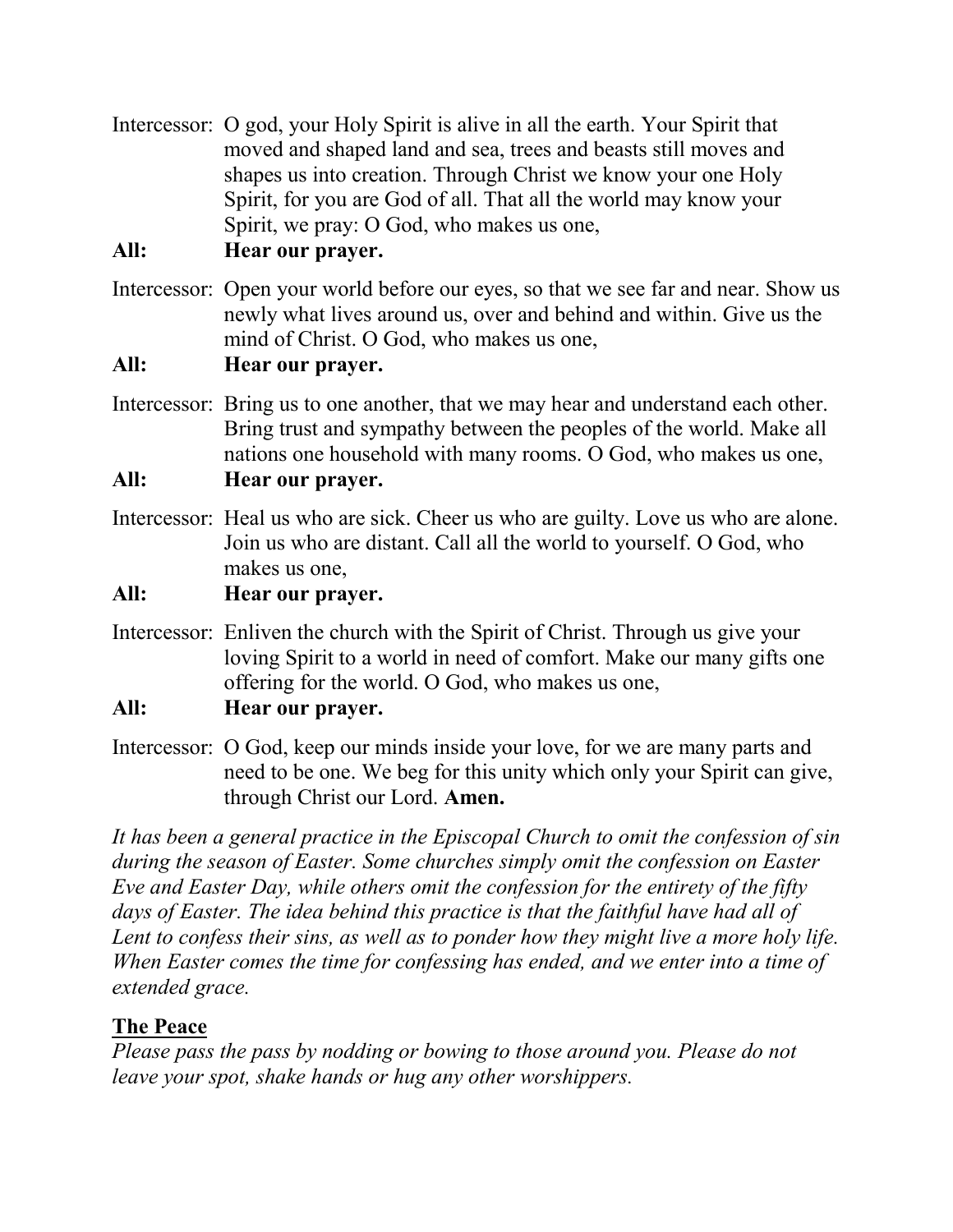Celebrant: The peace of the Lord be always with you. **All: And also with you.**

## **The Holy Communion**

# **The Great Thanksgiving**: **Eucharistic Prayer A (BCP 361)**

|      | Celebrant: The Lord be with you.<br>All: And also with you.                                      |
|------|--------------------------------------------------------------------------------------------------|
| All: | Celebrant: Lift up your hearts.<br>We lift them to the Lord.                                     |
| All: | Celebrant: Let us give thanks to the Lord our God.<br>It is right to give him thanks and praise. |

Celebrant: It is right, and a good and joyful thing, always and every-where to give thanks to you, Father Almighty, Creator of heaven and earth. But chiefly are we bound to praise you for the glorious resurrection of your Son Jesus Christ our Lord; for he is the true Paschal Lamb, who was sacrificed for us, and has taken away the sin of the world. By his death he has destroyed death, and by his rising to life again he has won for us everlasting life.

> Therefore we praise you, joining our voices with Angels and Archangels and with all the company of heaven, who for ever sing this hymn to proclaim the glory of your Name:

## **All:**

**Holy, Holy, Holy Lord, God of power and might, heaven and earth are full of your glory. Hosanna in the highest. Blessed is he who comes in the name of the Lord. Hosanna in the highest.**

## *Then the Celebrant continues*

Holy and gracious Father: In your infinite love you made us for yourself, and, when we had fallen into sin and become subject to evil and death, you, in your mercy, sent Jesus Christ, your only and eternal Son, to share our human nature, to live and die as one of us, to reconcile us to you, the God and Father of all.

He stretched out his arms upon the cross, and offered himself, in obedience to your will, a perfect sacrifice for the whole world.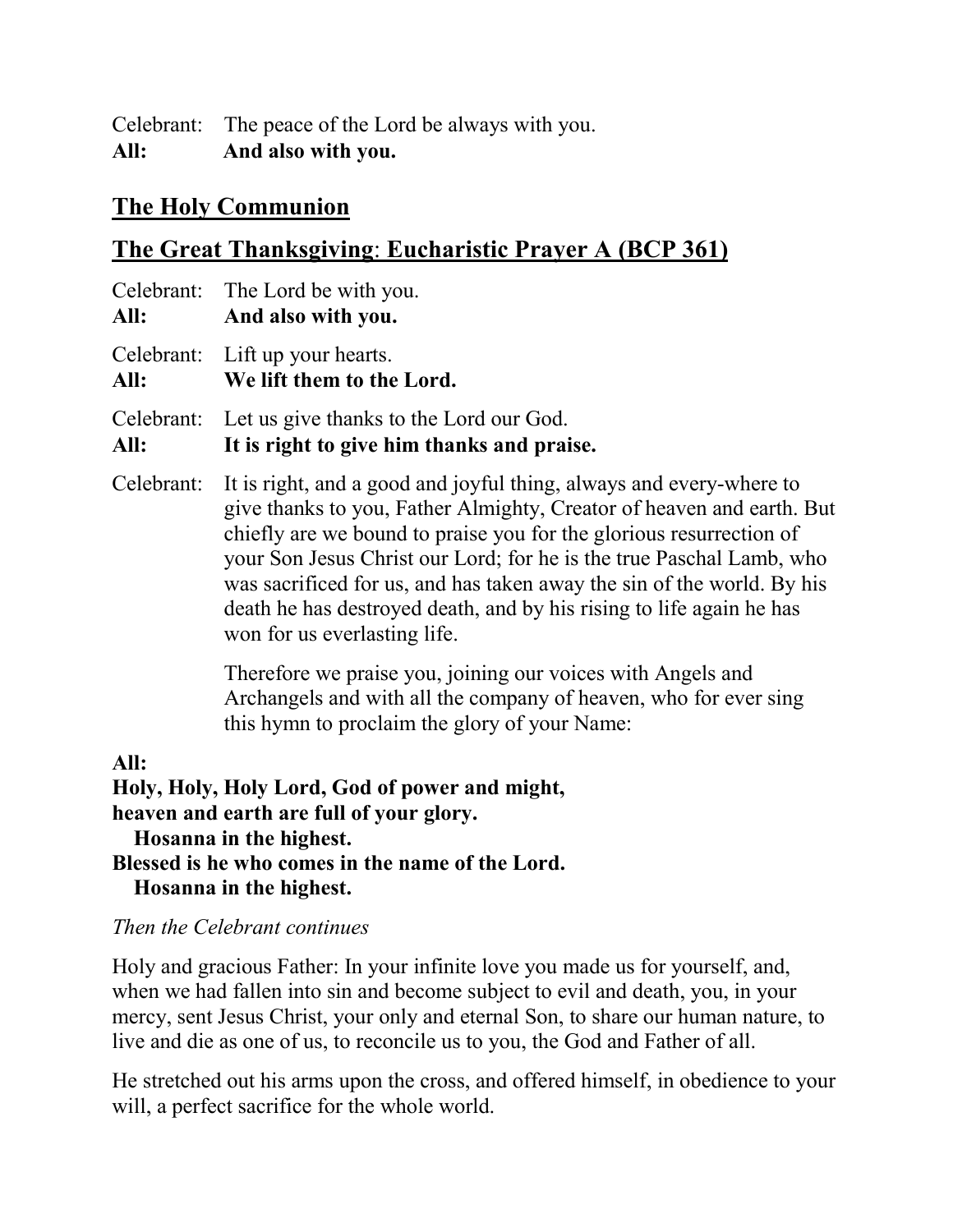On the night he was handed over to suffering and death, our Lord Jesus Christ took bread; and when he had given thanks to you, he broke it, and gave it to his disciples, and said, "Take, eat: This is my Body, which is given for you. Do this for the remembrance of me." After supper he took the cup of wine; and when he had given thanks, he gave it to them, and said, "Drink this, all of you: This is my Blood of the new Covenant, which is shed for you and for many for the forgiveness of sins. Whenever you drink it, do this for the remembrance of me."

Therefore we proclaim the mystery of faith:

## **All: Christ has died. Christ is risen. Christ will come again.**

## *The Celebrant continues*

We celebrate the memorial of our redemption, O Father, in this sacrifice of praise and thanksgiving. Recalling his death, resurrection, and ascension, we offer you these gifts.

Sanctify them by your Holy Spirit to be for your people the Body and Blood of your Son, the holy food and drink of new and unending life in him. Sanctify us also that we may faithfully receive this holy Sacrament, and serve you in unity, constancy, and peace; and at the last day bring us with all your saints into the joy of your eternal kingdom.

All this we ask through your Son Jesus Christ: By him, and with him, and in him, in the unity of the Holy Spirit all honor and glory is yours, Almighty Father, now and for ever. *AMEN.*

And now, as our Savior Christ has taught us, we are bold to say,

**All: Our Father, who art in heaven, hallowed be thy Name, thy kingdom come, thy will be done, on earth as it is in heaven. Give us this day our daily bread. And forgive us our trespasses, as we forgive those**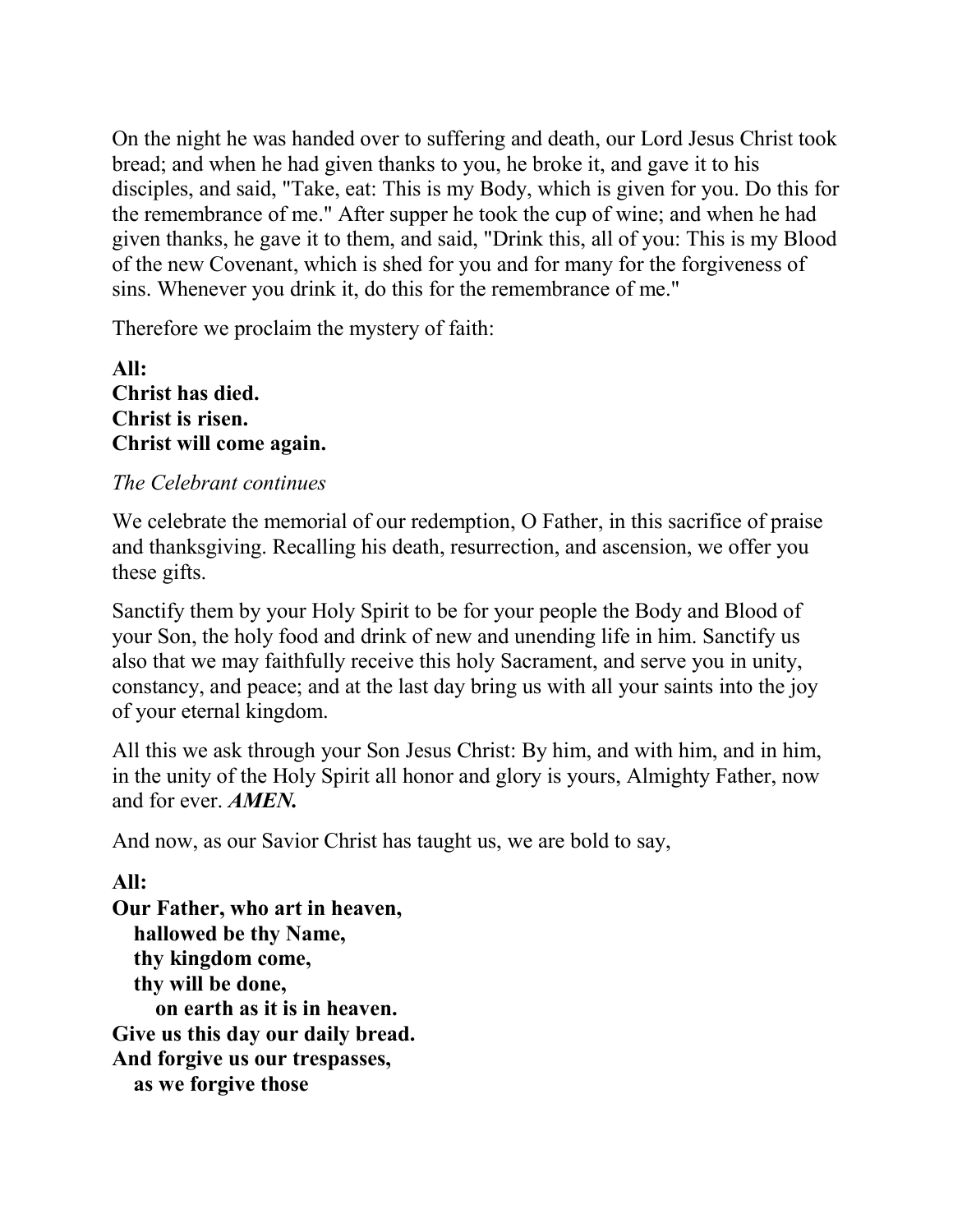**who trespass against us. And lead us not into temptation, but deliver us from evil. For thine is the kingdom, and the power, and the glory, for ever and ever. Amen.**

## **The Breaking of the Bread**

*The Celebrant breaks the consecrated Bread.*

*A period of silence is kept.*

| Celebrant: | Alleluia. Christ our Passover is sacrificed for us;                                                                                                             |
|------------|-----------------------------------------------------------------------------------------------------------------------------------------------------------------|
| All:       | Therefore let us keep the feast. Alleluia.                                                                                                                      |
| Celebrant: | The Gifts of God for the People of God.<br>Take them in remembrance that Christ died for<br>you, and feed on him in your hearts by faith,<br>with thanksgiving. |

*If you have picked up consecrated bread, please receive communion at this point saying the following words:*

The Body of Christ, the bread of heaven

*From the English Book of Common Prayer: But if a man, either by reason of extremity of sickness. . . or by any other just impediment, do not receive the Sacrament of Christ's Body and Blood, the Curate shall instruct him, that if he do truly repent him of his sins, and steadfastly believe that Jesus Christ hath suffered for his redemption, earnestly remembering the benefits he hath thereby, and giving hearty thanks therefore, he doth eat and drink the Body and Blood of our Saviour Christ profitably to his Soul's health, although he do not receive the Sacrament with his mouth.*

### **Communion Voluntary:**

*Andante* (*Hope*) from *Songs Without Words* Felix Mendelssohn

## **The Postcommunion Prayer (BCP p. 365)**

Celebrant: Let us pray.

**All:**